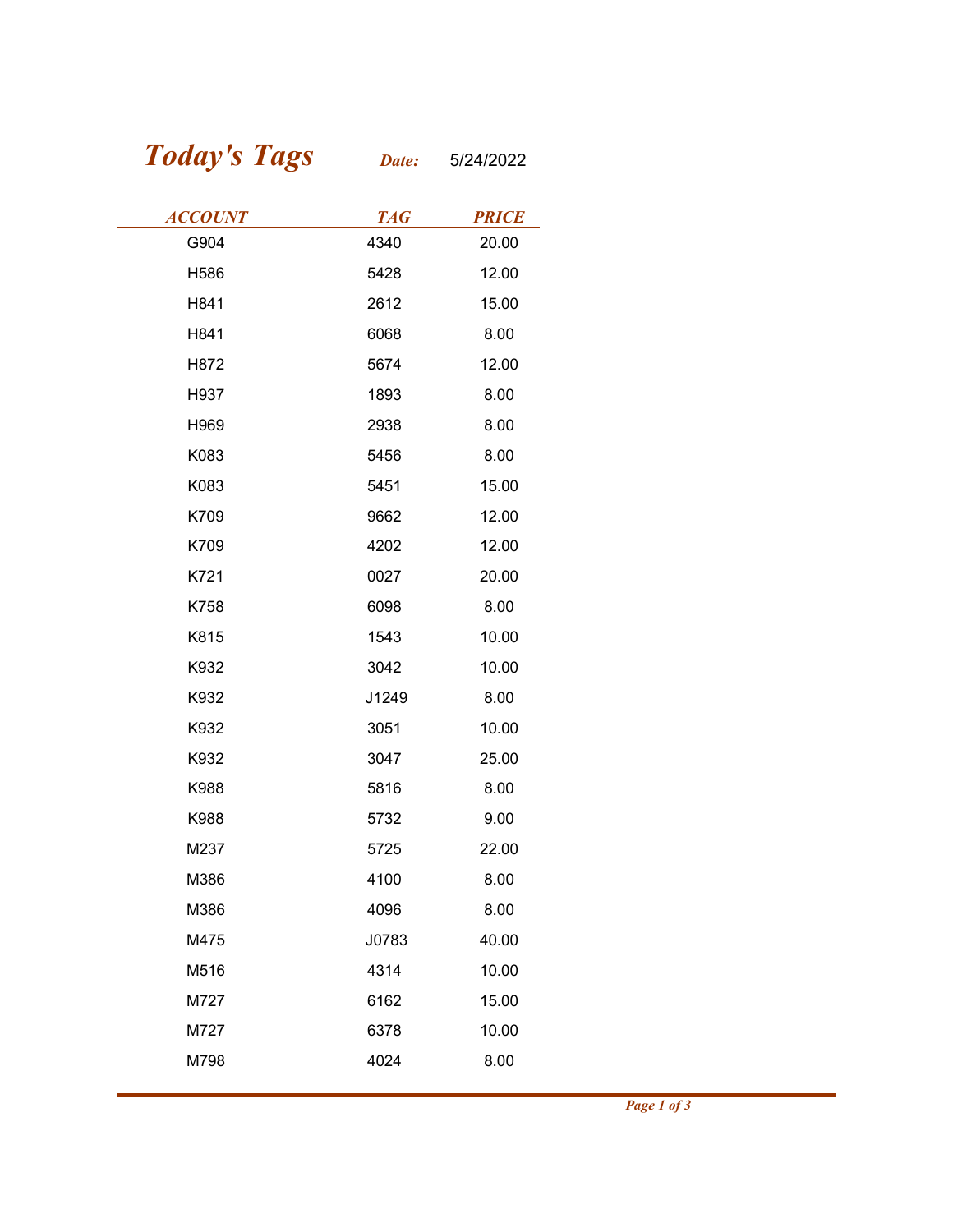| <b>ACCOUNT</b><br>M913 | <b>TAG</b><br>4173 | <b>PRICE</b>   |  |
|------------------------|--------------------|----------------|--|
| R089                   | 6488               | 25.00<br>12.00 |  |
| R315                   | J2195              | 35.00          |  |
| R443                   | 3633               | 8.00           |  |
| R539                   | 2461               | 8.00           |  |
| R554                   | 6396               | 8.00           |  |
| R680                   | J1200              | 16.00          |  |
| R792                   | 4423               | 16.00          |  |
| R792                   | 4427               | 14.00          |  |
| R792                   | 4408               | 12.00          |  |
| R792                   | 4494               | 14.00          |  |
| R792                   | 4461               | 10.00          |  |
| R792                   | J0088              | 9.00           |  |
| R792                   | J0089              | 8.00           |  |
| R792                   | 4488               | 12.00          |  |
| R792                   | 4487               | 12.00          |  |
| R792                   | 4489               | 12.00          |  |
| R792                   | 4481               | 10.00          |  |
| R792                   | 4409               | 9.00           |  |
| R792                   | 4466               | 8.00           |  |
| R792                   | 4484               | 10.00          |  |
| R792                   | 4419               | 9.00           |  |
| R950                   | 4202               | 15.00          |  |
| T054                   | 5471               | 8.00           |  |
| T108                   | 5908               | 30.00          |  |
| T160                   | 8574               | 8.00           |  |
| T162                   | 6318               | 8.00           |  |
| T162                   | 6327               | 8.00           |  |
| T237                   | 1152               | 50.00          |  |
| T237                   | 7793               | 16.00          |  |